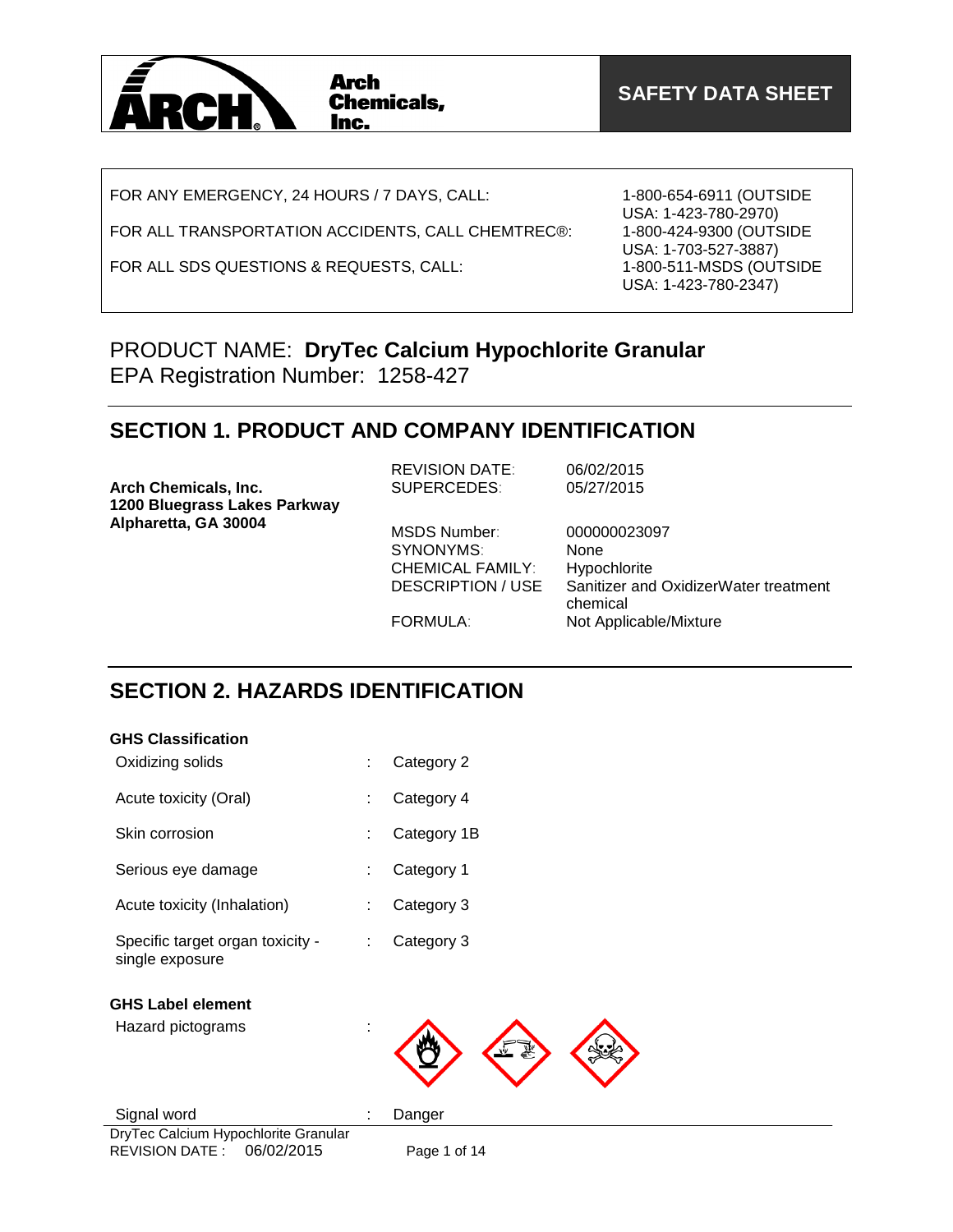|                                     | Arch<br><b>Chemicals,</b><br>Inc.                                                                                                                                                                                                                                                                                                                                                                                                                                                                                                                                                                                                                 | <b>SAFETY DATA SHEET</b>                                                                                                                                                                                                                                                                                                                                                                                                                                                                                                                                                                                                                                                                                                                                                                                                                                                                                                                                                            |
|-------------------------------------|---------------------------------------------------------------------------------------------------------------------------------------------------------------------------------------------------------------------------------------------------------------------------------------------------------------------------------------------------------------------------------------------------------------------------------------------------------------------------------------------------------------------------------------------------------------------------------------------------------------------------------------------------|-------------------------------------------------------------------------------------------------------------------------------------------------------------------------------------------------------------------------------------------------------------------------------------------------------------------------------------------------------------------------------------------------------------------------------------------------------------------------------------------------------------------------------------------------------------------------------------------------------------------------------------------------------------------------------------------------------------------------------------------------------------------------------------------------------------------------------------------------------------------------------------------------------------------------------------------------------------------------------------|
| <b>Hazard statements</b>            | H272 May intensify fire; oxidiser.<br>H302 Harmful if swallowed.<br>H314 Causes severe skin burns and eye damage.<br>H331 Toxic if inhaled.<br>H335 May cause respiratory irritation.                                                                                                                                                                                                                                                                                                                                                                                                                                                             |                                                                                                                                                                                                                                                                                                                                                                                                                                                                                                                                                                                                                                                                                                                                                                                                                                                                                                                                                                                     |
| Precautionary statements            | <b>Prevention:</b><br>other ignition sources. No smoking.<br>P260 Do not breathe vapours.<br>P264 Wash hands thoroughly after handling.<br>P270 Do not eat, drink or smoke when using this product.<br>P271 Use only outdoors or in a well-ventilated area.<br>face protection.<br><b>Response:</b><br>doctor/ physician if you feel unwell.<br>induce vomiting.<br>shower.<br>rest in a position comfortable for breathing.<br>do. Continue rinsing.<br>P363 Wash contaminated clothing before reuse.<br>foam, dry chemical or carbon dioxide to extinguish.<br>Storage:<br>tightly closed.<br>P405 Store locked up.<br>Disposal:<br>regulation. | P210 Keep away from heat, hot surfaces, sparks, open flames and<br>P220 Keep/Store away from clothing/ combustible materials.<br>P221 Take any precaution to avoid mixing with combustibles.<br>P280 Wear protective gloves/ protective clothing/ eye protection/<br>P301 + P312 IF SWALLOWED: Call a POISON CENTER or<br>P301 + P330 + P331 IF SWALLOWED: Rinse mouth. Do NOT<br>P303 + P361 + P353 IF ON SKIN (or hair): Remove/ Take off<br>immediately all contaminated clothing. Rinse skin with water/<br>P304 + P340 IF INHALED: Remove victim to fresh air and keep at<br>P305 + P351 + P338 IF IN EYES: Rinse cautiously with water for<br>several minutes. Remove contact lenses, if present and easy to<br>P310 Immediately call a POISON CENTER or doctor/ physician.<br>P370 + P378 In case of fire: Use water spray, alcohol-resistant<br>P403 + P233 Store in a well-ventilated place. Keep container<br>P501 Dispose of contents/container in accordance with local |
| <b>Other hazards</b><br>None known. |                                                                                                                                                                                                                                                                                                                                                                                                                                                                                                                                                                                                                                                   |                                                                                                                                                                                                                                                                                                                                                                                                                                                                                                                                                                                                                                                                                                                                                                                                                                                                                                                                                                                     |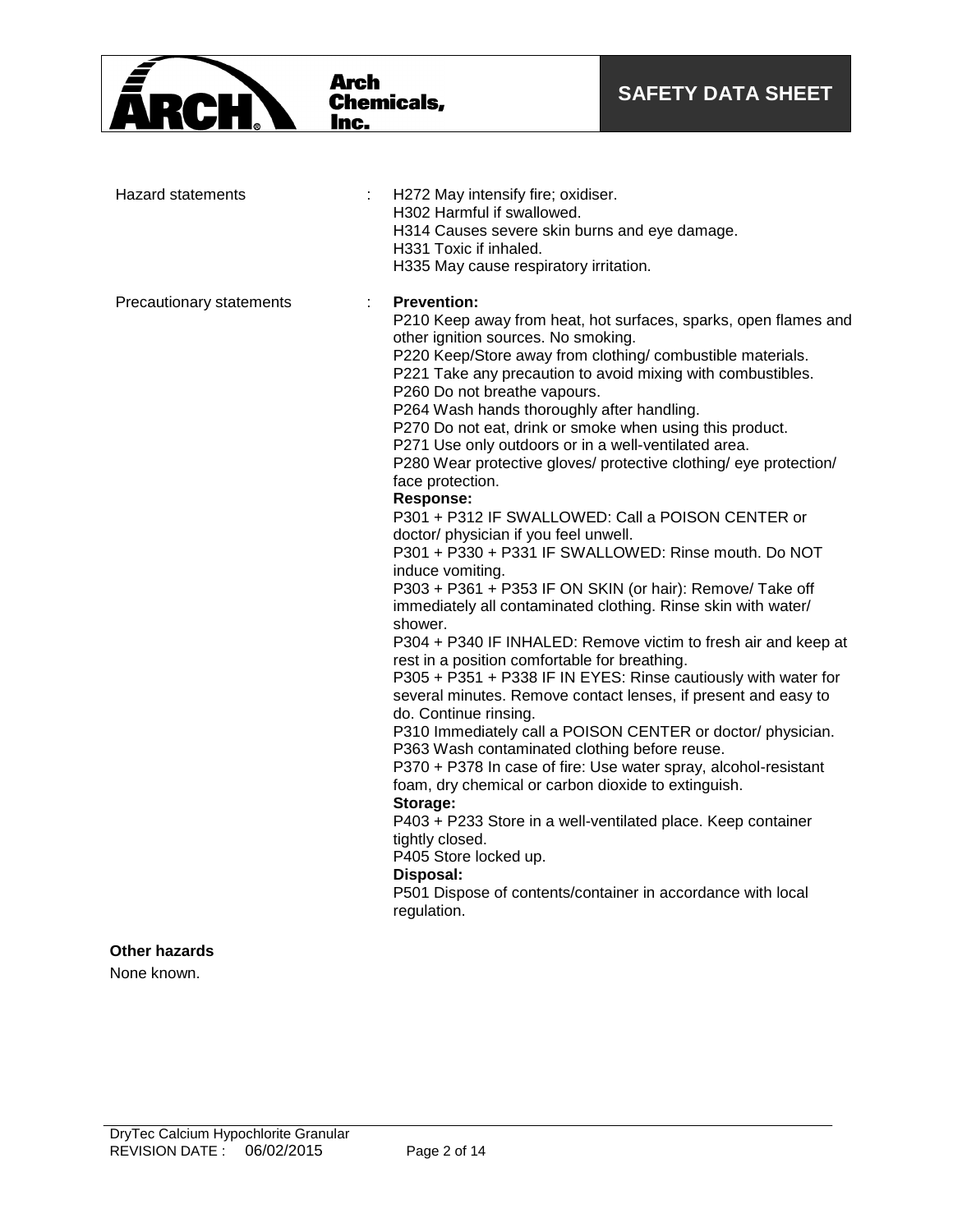

### **SECTION 3. COMPOSITION/INFORMATION ON INGREDIENTS**

| CAS OR CHEMICAL NAME<br><b>CALCIUM HYPOCHLORITE</b> | CAS#<br>7778-54-3 | % RANGE<br>$60 - 80$ |
|-----------------------------------------------------|-------------------|----------------------|
| <b>SODIUM CHLORIDE</b>                              | 7647-14-5         | $10 - 20$            |
| CALCIUM CHLORATE                                    | 10137-74-3        | $0 - 5$              |
| CALCIUM CHLORIDE                                    | 10043-52-4        | $0 - 5$              |
| CALCIUM HYDROXIDE                                   | 1305-62-0         | $0 - 4$              |
| CALCIUM CARBONATE                                   | 471-34-1          | $0 - 5$              |
| Water                                               | 7732-18-5         | $5.5 - 10$           |

### **SECTION 4. FIRST AID MEASURES**

| General Advice:     | Call a poison control center or doctor for treatment advice. For 24-hour<br>emergency medical assistance, call Arch Chemical Emergency Action Network at<br>1-800-654-6911. Have the product container or label with you when calling a<br>poison control center or doctor, or going for treatment. |
|---------------------|-----------------------------------------------------------------------------------------------------------------------------------------------------------------------------------------------------------------------------------------------------------------------------------------------------|
| Inhalation:         | IF INHALED: Move person to fresh air. If person is not breathing, call 911 or an<br>ambulance, then give artificial respiration, preferably mouth-to-mouth if possible.<br>Call a poison control center or doctor for further treatment advice.                                                     |
| Skin Contact:       | IF ON SKIN OR CLOTHING: Take off contaminated clothing. Rinse skin<br>immediately with plenty of water for 15-20 minutes. Call a poison control center or<br>doctor for treatment advice.                                                                                                           |
| Eye Contact:        | IF IN EYES: Hold eye open and rinse slowly and gently with water for 15-20<br>minutes. Remove contact lenses, if present, after the first 5 minutes, then<br>continue rinsing eye. Call a poison control center or doctor for treatment advice.                                                     |
| Ingestion:          | IF SWALLOWED: Call a poison control center or doctor immediately for treatment<br>advice. Have person sip a glass of water if able to swallow. Do not induce<br>vomiting unless told to do so by a poison control center or doctor. Do not give<br>anything by mouth to an unconscious person.      |
| Notes to Physician: | Probable mucosal damage may contraindicate the use of gastric lavage.                                                                                                                                                                                                                               |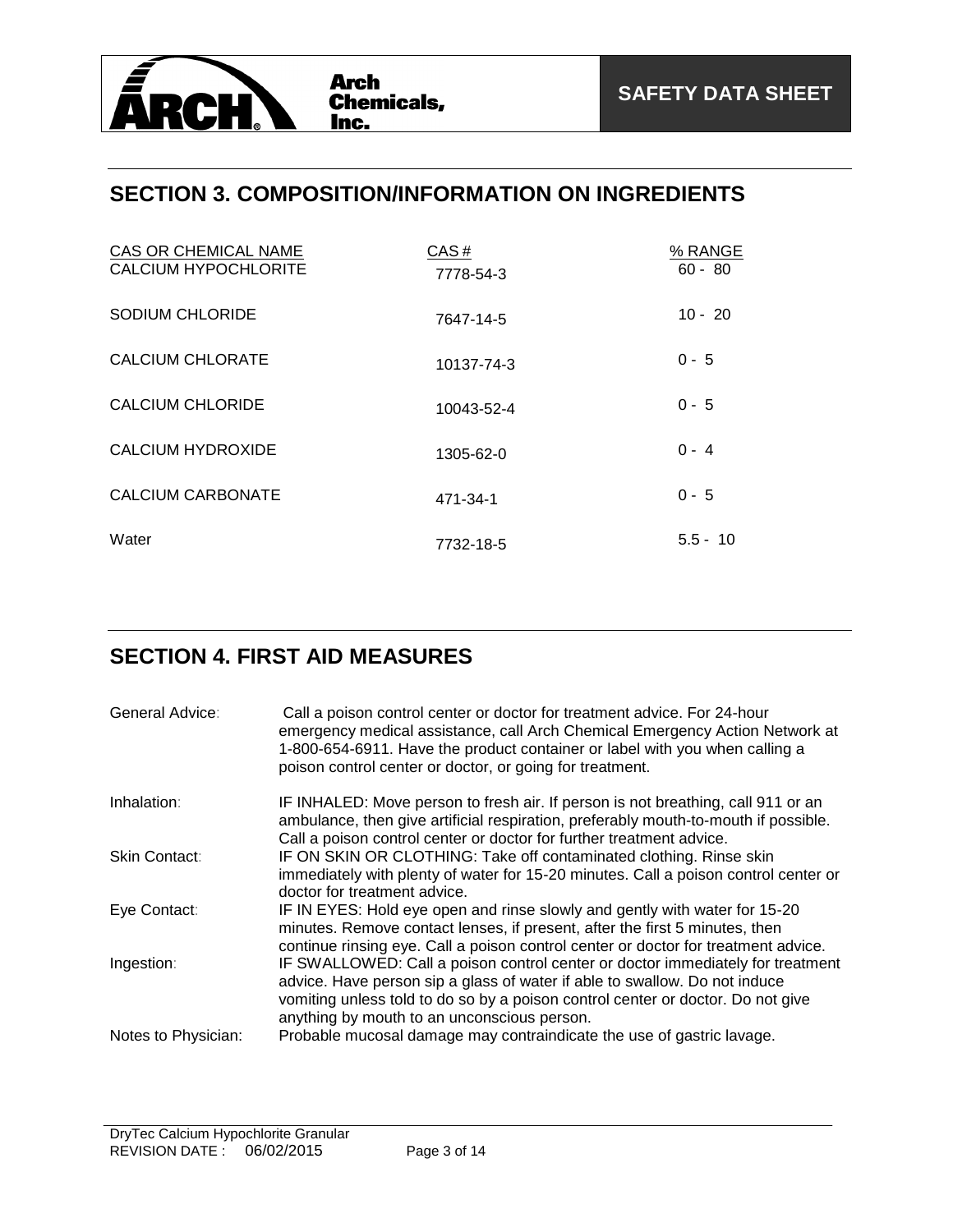

Lower Flammable / Explosive Limit,

% in air:

### **SECTION 5. FIREFIGHTING MEASURES**

Flammability Summary (OSHA): This product is chemically reactive with many substances. Any contamination of the product with other substances by spill or otherwise may result in a chemical reaction and fire., This product is a strong oxidizer which is capable of intensifying a fire once started., Product is not known to be flammable, combustible or pyrophoric. **Flammable Properties**<br>Flash Point: Not applicable<br>Not applicable Autoignition Temperature: Extinguishing Media: Water only. Do not use dry extinguishers containing ammonium compounds. Fire Fighting Instructions: Use water to cool containers exposed to fire. See Section 6 for protective equipment for fire fighting. Upper Flammable / Explosive Limit, % in air: Not applicable

### **SECTION 6. ACCIDENTAL RELEASE MEASURES**

Not applicable

| Personal Protection for Emergency<br>Situations: | Response to a large quantity spill (100 pounds or greater) or when<br>dusting or decomposition gas exposure could occur requires the use<br>of a positive pressure full face supplied air repirator or self contained<br>breathing apparatus (SCBA), chemical resistant gloves, coveralls<br>and boots. In case of fire, this personal protective equipment should<br>be used in addition to normal fire fighter equipment. |
|--------------------------------------------------|-----------------------------------------------------------------------------------------------------------------------------------------------------------------------------------------------------------------------------------------------------------------------------------------------------------------------------------------------------------------------------------------------------------------------------|
| <b>Spill Mitigation Procedures</b>               |                                                                                                                                                                                                                                                                                                                                                                                                                             |
| Air Release:                                     | Vapors may be suppressed by the use of water fog. All water utilized<br>to assist in fume suppression, decontamination or fire suppression<br>may be contaminated and must be contained before disposal and/or<br>treatment.                                                                                                                                                                                                |
| Water Release:                                   | This product is heavier than water. This material is soluble in water.<br>Monitor all exit water for available chlorine and pH. Advise local<br>authorities of any contaminated water release.                                                                                                                                                                                                                              |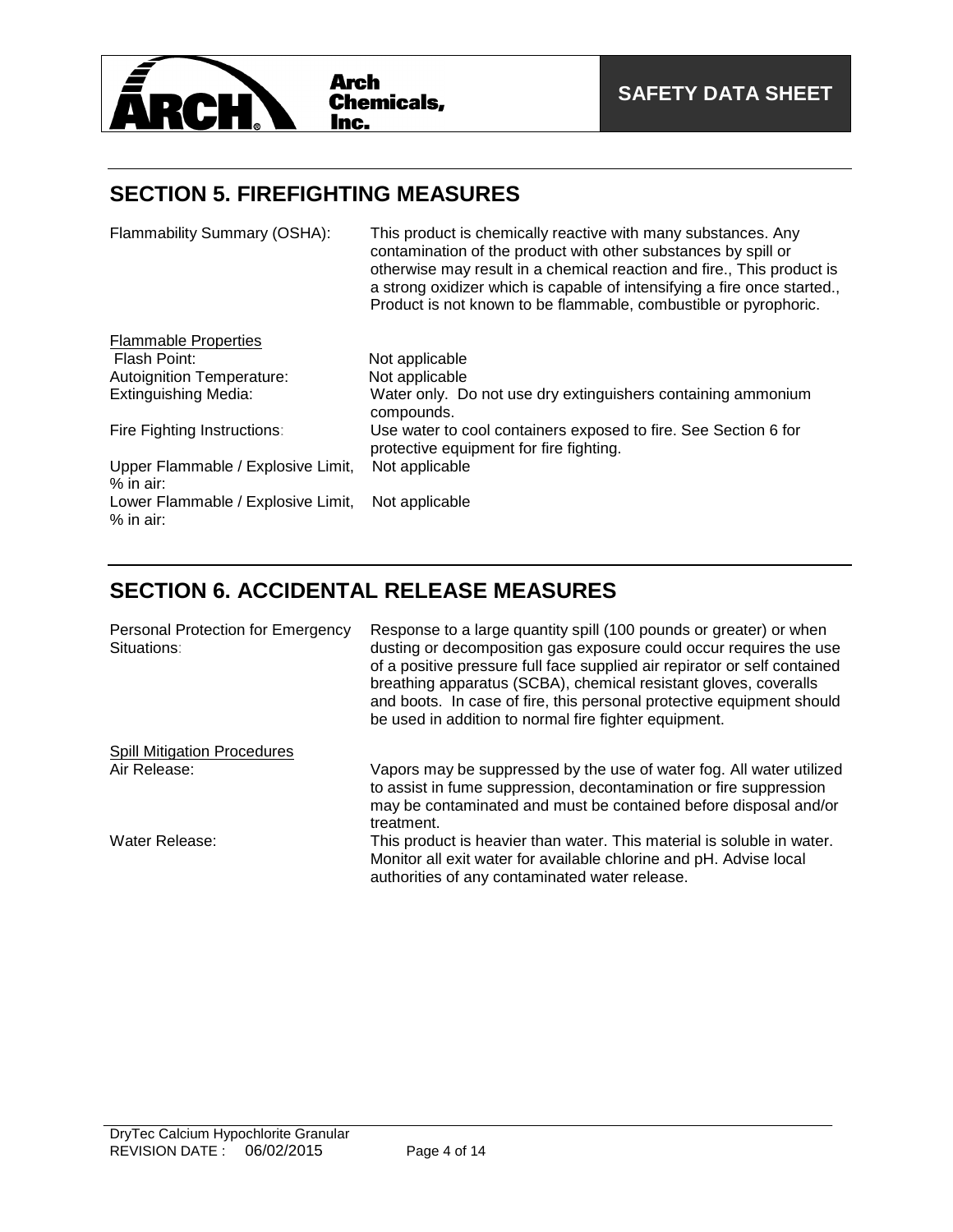|                                | Arch<br><b>Chemicals,</b><br>Inc.                                                                                                                                                                                                                                                                                                                                           | <b>SAFETY DATA SHEET</b>                                                                                                                                                                                                                                                                                                                                                                                                                                                                                                                                        |
|--------------------------------|-----------------------------------------------------------------------------------------------------------------------------------------------------------------------------------------------------------------------------------------------------------------------------------------------------------------------------------------------------------------------------|-----------------------------------------------------------------------------------------------------------------------------------------------------------------------------------------------------------------------------------------------------------------------------------------------------------------------------------------------------------------------------------------------------------------------------------------------------------------------------------------------------------------------------------------------------------------|
| Land Release:                  | Contact 1-800-654-6911 immediately. DANGER: All spills of this<br>case of a spill, separate all spilled product from packaging, debris<br>product into plastic bags, and place those bags into a clean, dry<br>disposal container, properly marked and labeled. Disposal<br>disposal containers tightly. Immediately remove all product in                                  | product should be treated as contaminated. Contaminated product<br>may initiate a chemical reaction that may spontaneously ignite any<br>combustible material present, resulting in a fire of great intensity. In<br>and other material. Using a clean broom or shovel, place all spilled<br>containers made of plastic or metal are recommended. Do not seal                                                                                                                                                                                                   |
| Additional Spill Information : | packaging material in a disposal container of water to assure<br>and labeled. Call for disposal procedures.<br>of spill as soon as possible and notify appropriate personnel.<br>Consideration. This material may be neutralized for disposal; you<br>beginning any such procedure. FOR ALL TRANSPORTATION<br>QUANTITY: 10 lbs. (as calcium hypochlorite) per 40 CFR 302.4. | disposal containers to an isolated area outdoors. Place all damaged<br>decontamination (i.e. removal of all product) before disposal. Place<br>all undamaged packaging in a clean, dry container properly marked<br>Hazardous concentrations in air may be found in local spill area and<br>immediately downwind. Remove all sources of ignition. Stop source<br>Dispose of spill residues per guidelines under Section 13, Disposal<br>are requested to contact Arch Chemicals at 1-800-654-6911 before<br>ACCIDENTS, CALL CHEMTREC: 1-800-424-9300 REPORTABLE |

### **SECTION 7. HANDLING AND STORAGE**

Handling: **Avoid inhalation of dust and fumes.** Do not take internally. Avoid contact with skin, eyes and clothing. Upon contact with skin or eyes, wash off with water. Remove contaminated clothing and wash before reuse.

Storage: Storage: Storage: Keep product tightly sealed in original containers. Store product in a cool, dry, well-ventilated area. Store away from combustible or flammable products. Keep product packaging clean and free of all contamination, including, e.g. other pool treatment products, acids, organic materials, nitrogen-containing compounds, dry powder fire extinguishers (containing mono-ammonium phosphate), oxidizers, all corrosive liquids, flammable or combustible materials, etc. Shelf Life Limitations: Do not store product where the average daily temperature exceeds 95° F. Storage above this temperature may result in rapid decomposition, evolution of chlorine gas and heat sufficient to ignite combustible products. Shelf life (that is, the period of time before the product goes below stated label strength) is determined by storage time and temperatures. Store in a cool, dry and well ventilated area. Prolonged storage at elevated temperatures will significantly shorten the shelf life. Storage in a climate controlled storage area or building is recommended in those areas where extremes of high temperature occur.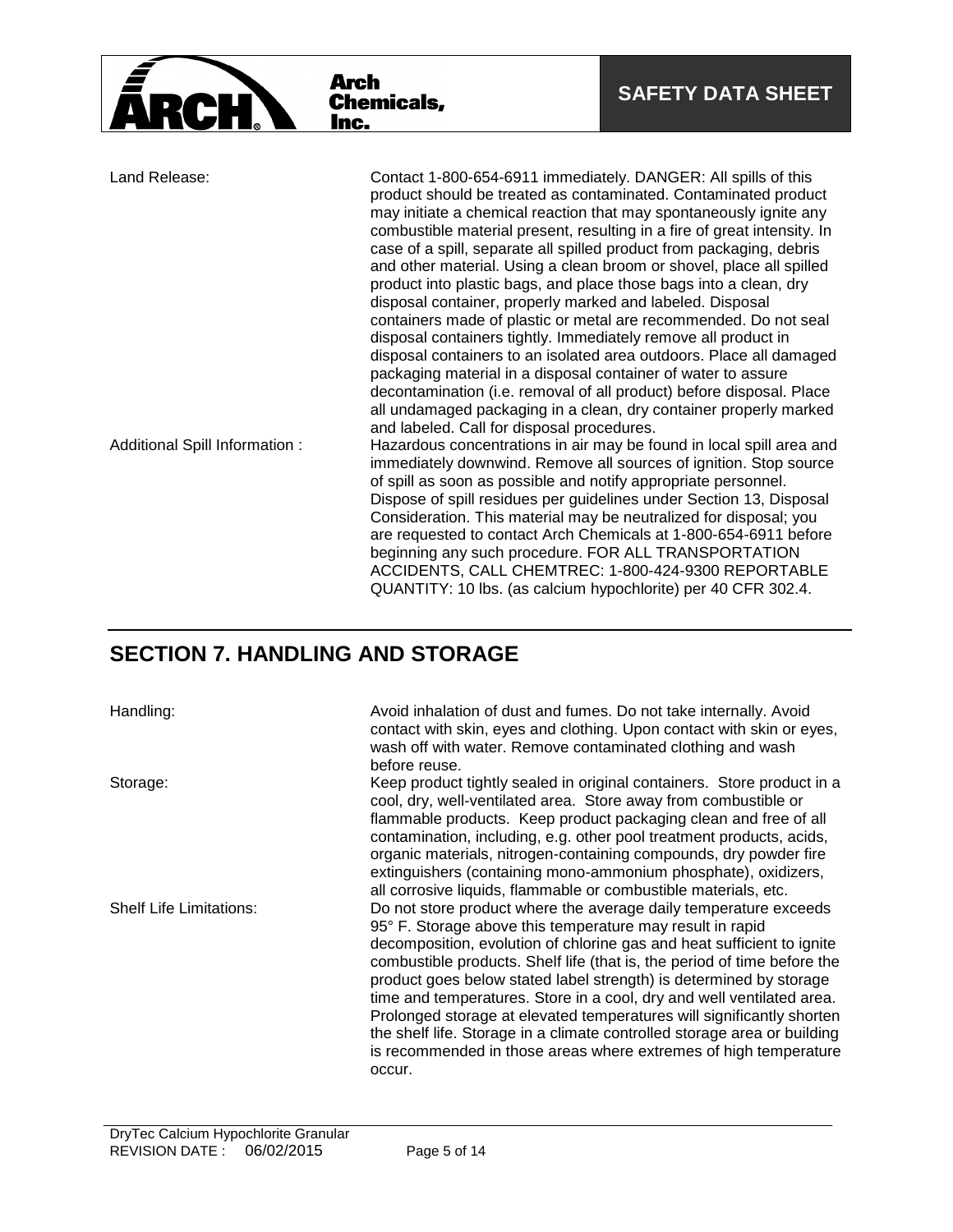

| Incompatible Materials for Storage:    | Do not allow product to come in contact with other materials,<br>including e.g. other pool treatment products, acids, organic<br>materials, nitrogen-containing compounds, dry powder fire<br>extinguishers (containing mono-ammonium phosphate), oxidizers,<br>all corrosive liquids, flammable or combustible materials, etc. A |
|----------------------------------------|-----------------------------------------------------------------------------------------------------------------------------------------------------------------------------------------------------------------------------------------------------------------------------------------------------------------------------------|
|                                        | chemical reaction with such substances can cause a fire of great<br>intensity.                                                                                                                                                                                                                                                    |
| Do Not Store At temperatures<br>Above: | Average daily temperature of 35° C / 95° F. Storage above this<br>temperature may result in rapid decomposition, evolution of chlorine<br>gas and heat sufficient to ignite combustible products.                                                                                                                                 |

# **SECTION 8. EXPOSURE CONTROLS/PERSONAL PROTECTION**

| Ventilation:                                           | Local exhaust ventilation or other engineering controls are normally required<br>when handling or using this product to keep airborne exposures below the<br>TLV, PEL or other recommended exposure limit. |
|--------------------------------------------------------|------------------------------------------------------------------------------------------------------------------------------------------------------------------------------------------------------------|
| <b>Protective Equipment for Routine Use of Product</b> |                                                                                                                                                                                                            |
|                                                        |                                                                                                                                                                                                            |
| <b>Respiratory Protection:</b>                         | Wear a NIOSH approved respirator if levels above the exposure limits are<br>possible.                                                                                                                      |

| <b>Respirator Type:</b>   | A NIOSH approved full-face air purifying respirator equipped with<br>combination chlorine/P100 cartridges. Air purifying respirators should not be<br>used in oxygen deficient or IDLH atmospheres or if exposure concentrations<br>exceed ten (10) times the published limit. |
|---------------------------|--------------------------------------------------------------------------------------------------------------------------------------------------------------------------------------------------------------------------------------------------------------------------------|
| Skin Protection:          | Wear impervious gloves to avoid skin contact. A full impervious suit is<br>recommended if exposure is possible to a large portion of the body. A safety<br>shower should be provided in the immediate work area.                                                               |
| Eye Protection:           | Use chemical goggles. Emergency eyewash should be provided in the<br>immediate work area.                                                                                                                                                                                      |
| Protective Clothing Type: | Neoprene, Nitrile, Natural rubber (This includes: gloves, boots, apron,<br>protective suit)                                                                                                                                                                                    |

### **Components with workplace control parameters**

| Components (CAS-No.)             | Value      | Control<br>parameters | Basis (Update)   |
|----------------------------------|------------|-----------------------|------------------|
| CALCIUM HYPOCHLORITE (7778-54-3) | <b>TWA</b> | 1 $mg/m3$             | ARCH OEL*        |
| CALCIUM HYPOCHLORITE (7778-54-3) | Conc       | 37 - 48 mg/m3         | NIOSH/GUIDE IDLH |
| CALCIUM HYDROXIDE (1305-62-0)    | TWA        | $5 \text{ mg/m}$ 3    | ACGIH (02 2014)  |

ARCH OEL: Arch Recommended Occupational Exposure Guideline.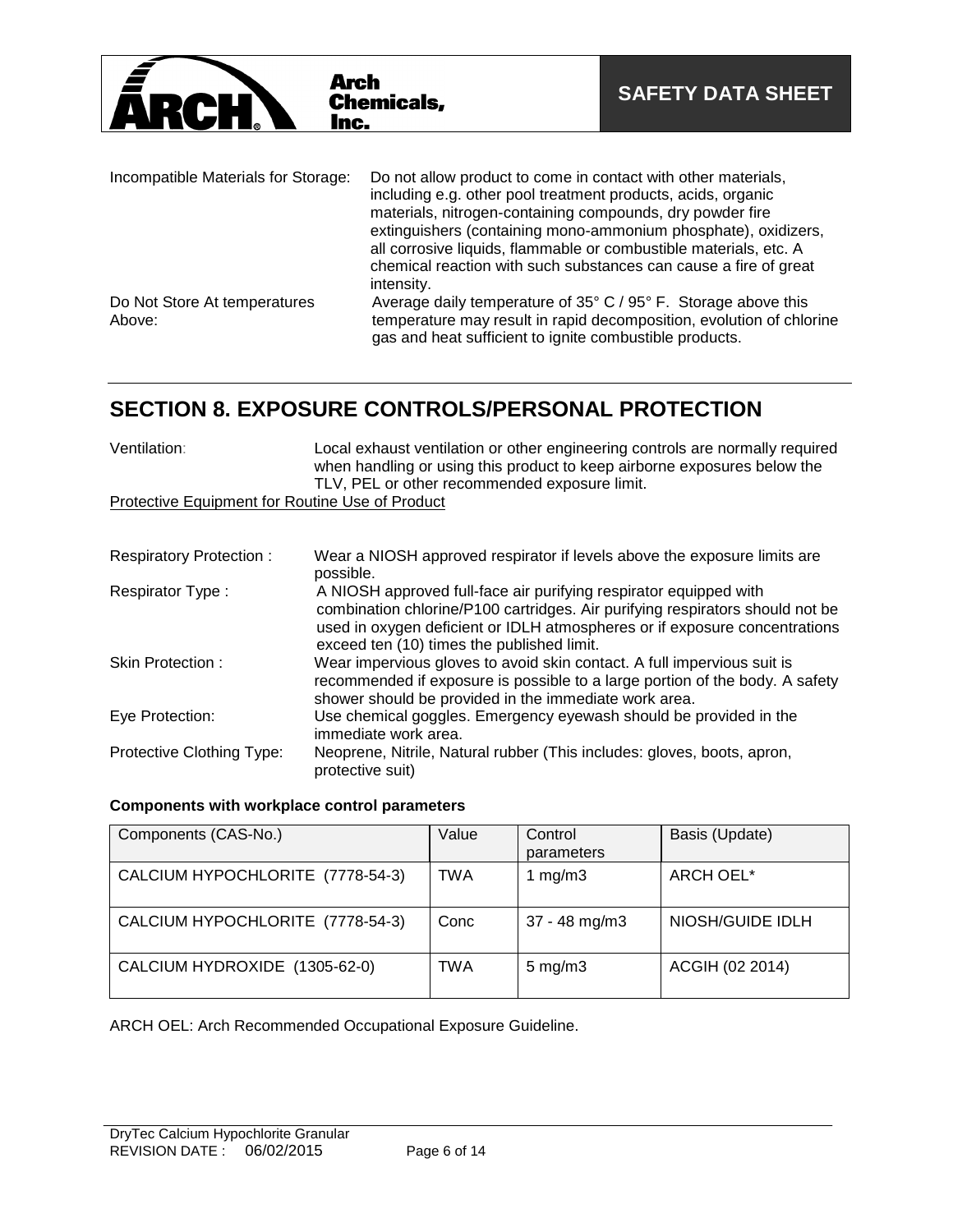

# **SECTION 9. PHYSICAL AND CHEMICAL PROPERTIES**

| <b>Physical State:</b>                     | solid                                                                                                           |
|--------------------------------------------|-----------------------------------------------------------------------------------------------------------------|
| Form                                       | Free flowing, granular                                                                                          |
| Color:                                     | white                                                                                                           |
| Odor:                                      | Chlorine-like                                                                                                   |
| Molecular Weight:<br>pH :                  | (Active ingredient) 143.00 g/mol<br>10.4 - 10.8 (1% solution in neutral, distilled water) (@ 25 Deg. C)         |
| <b>Boiling Point:</b>                      | Not applicable                                                                                                  |
| Melting point/freezing<br>point            | Not applicable                                                                                                  |
| Density:                                   | $0.8$ g/cc                                                                                                      |
| Vapor Pressure:<br>Vapor Density:          | (@ 25 Deg. C) Not applicable<br>Not applicable                                                                  |
| Viscosity:<br>Fat Solubility:              | Not applicable<br>No data                                                                                       |
| Solubility in Water:                       | 18 % (@ 25 Deg. C) Product also contains calcium hydroxide and<br>calcium carbonate which will leave a residue. |
| Partition coefficient n-<br>octanol/water: | No data                                                                                                         |
| <b>Evaporation Rate:</b>                   | Not applicable                                                                                                  |
| Oxidizing:                                 | Oxidizer                                                                                                        |
| Volatiles, % by vol.:                      | Not applicable                                                                                                  |
| <b>VOC Content</b>                         | This product does not contain any chemicals listed under the U.S.                                               |
|                                            | Clean Air Act Section 111 SOCMI Intermediate or Final VOC's (40                                                 |
|                                            | CFR 60.489). This product does not contain any VOC exemptions                                                   |
|                                            | listed under the U.S. Clean Air Act Section 450.                                                                |
| <b>HAP Content</b>                         | Not applicable                                                                                                  |

# **SECTION 10. STABILITY AND REACTIVITY**

| <b>Stability and Reactivity Summary:</b> | Product is not sensitive to mechanical shock or impact. Product is<br>not sensitive to electrical static discharge. Product will not undergo<br>hazardous polymerization. Product is an NFPA Class 3 oxidizer<br>which can cause a severe increase in fire intensity. Not<br>pyrophoric. Not an organic peroxide. If subjected to excessive<br>temperatures, the product may undergo rapid decomposition,<br>evolution of chlorine gas, and heat sufficient to ignite combustible<br>substances. If product is exposed to small amounts of water, it can<br>react violently to produce heat and toxic gases and spatter. Use<br>copious amounts of water for fires involving this product. |
|------------------------------------------|--------------------------------------------------------------------------------------------------------------------------------------------------------------------------------------------------------------------------------------------------------------------------------------------------------------------------------------------------------------------------------------------------------------------------------------------------------------------------------------------------------------------------------------------------------------------------------------------------------------------------------------------------------------------------------------------|
| Conditions to Avoid:                     | Do not store next to heat source, in direct sunlight, or elevated<br>storage temperature. Do not store where the daily average<br>temperature exceeds 95 °F. Prevent ingress of humidity and<br>moisture into container or package. Always close the lid.                                                                                                                                                                                                                                                                                                                                                                                                                                  |
| Chemical Incompatibility:                | This product is chemically reactive with many substances,<br>including, e.g., other pool treatment products, acids, organics,<br>nitrogen-containing compounds, dry powder fire extinguishers                                                                                                                                                                                                                                                                                                                                                                                                                                                                                              |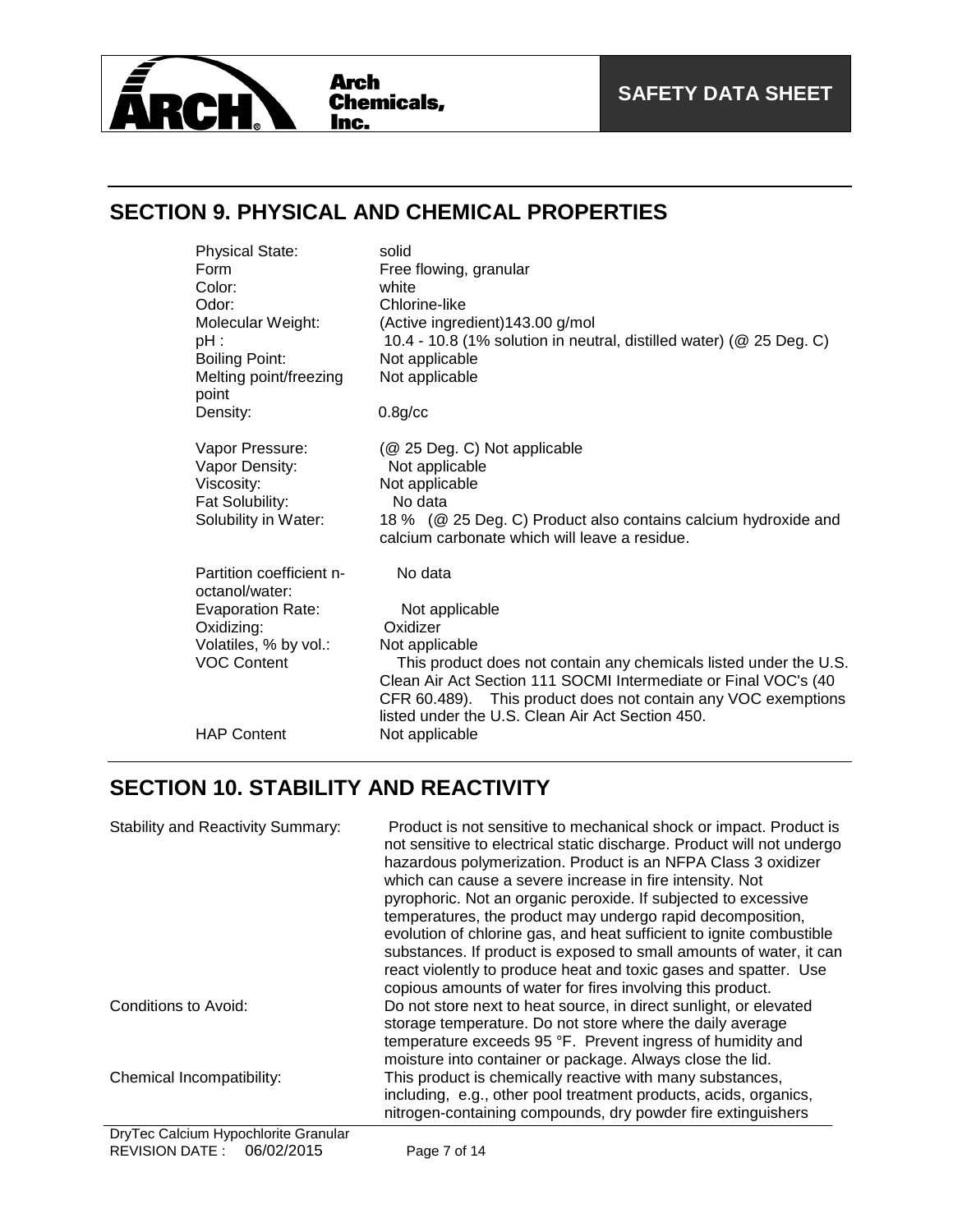

(containing mono-ammonium phosphate), oxidizers, corrosive ,flammable or combustible materials. Do not allow product to contact any foreign matter, including other water treatment products. Contamination or improper use may cause a fire of great intensity, explosion or the release of toxic gases. If product is exposed to small amounts of water, it can react violently to produce heat and toxic gases and spatter.

Hazardous Decomposition Products: Chlorine<br>Decomposition Temperature: 170 - 180

170 - 180 °C - , 338 - 356 °F-

# **SECTION 11. TOXICOLOGICAL INFORMATION**

| <b>Component Animal Toxicology</b><br>Oral LD50 value:                       |                                                                                     |
|------------------------------------------------------------------------------|-------------------------------------------------------------------------------------|
| <b>CALCIUM</b><br><b>HYPOCHLORITE</b>                                        | LD50 (65% calcium hypochlorite)<br>850 mg/kg<br>Rat                                 |
| SODIUM CHLORIDE                                                              | LD50<br>$= 3,000$ mg/kg<br>Rat                                                      |
| <b>CALCIUM CHLORIDE</b>                                                      | LD50<br>$= 1,000$ mg/kg<br>Rat                                                      |
| <b>CALCIUM HYDROXIDE</b>                                                     | LD50<br>$= 7,340$ mg/kg<br>Rat                                                      |
| <b>Component Animal Toxicology</b><br>Dermal LD50 value:                     |                                                                                     |
| <b>CALCIUM</b><br><b>HYPOCHLORITE</b>                                        | LD50 (65% calcium hypochlorite) $>$ 2,000 mg/kg<br>Rabbit                           |
| SODIUM CHLORIDE                                                              | $> 10,000$ mg/kg<br>LD50<br>Rabbit                                                  |
| <b>CALCIUM CHLORIDE</b>                                                      | LD50<br>$= 2,630$ mg/kg<br>Rat                                                      |
| <b>CALCIUM HYDROXIDE</b>                                                     | No data                                                                             |
| <b>Component Animal Toxicology</b><br>Inhalation LC50 value:                 |                                                                                     |
| <b>CALCIUM</b><br><b>HYPOCHLORITE</b>                                        | Inhalation LC50 1 h (65% calcium hypochlorite), (Nose Only) =<br>$2.04$ mg/l<br>Rat |
|                                                                              | Inhalation LC50 4 h (65% calcium hypochlorite), (Nose Only) =<br>$0.51$ mg/l<br>Rat |
| SODIUM CHLORIDE                                                              | Inhalation LC50 $1 h$ ><br>42 mg/l Rat                                              |
| <b>CALCIUM CHLORIDE</b>                                                      | No data                                                                             |
| <b>CALCIUM HYDROXIDE</b>                                                     | No data                                                                             |
| <b>Product Animal Toxicity</b><br>Oral LD50 value:<br>Davaral I DEO Galica c | LD50 Approximately 800 mg/kg<br>Rat<br>$IPLQ = QQQ \cos(kx)$                        |

Dermal LD50 value: LD50 > 2,000 mg/kg Rabbit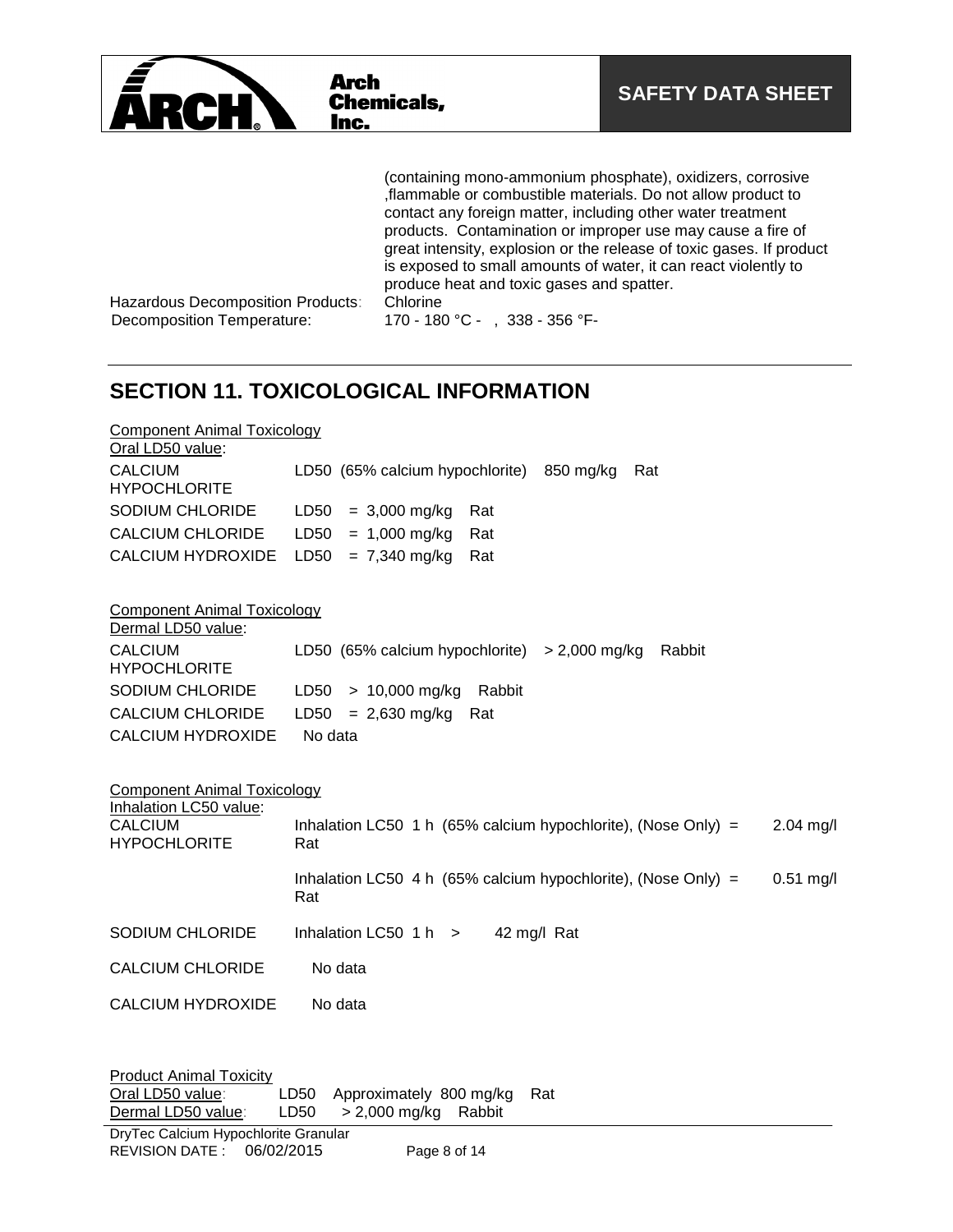

| Inhalation LC50<br>value:                     | (Nose Only) >                                                                                                                                                                                                                                  | Inhalation LC50 1.00 h (Nose Only) > 2.04 mg/l Rat Inhalation LC50 4 h<br>0.51 mg/l Rat Inhalation LC50 1 h (Nose Only) > 2.04 mg/l<br>Rat Inhalation LC50 4 h (Nose Only) > 0.51 mg/l<br>Rat                                                                                                                                                                                                                                                                                                                                                                                                                                                                                                                                                                                                                    |  |
|-----------------------------------------------|------------------------------------------------------------------------------------------------------------------------------------------------------------------------------------------------------------------------------------------------|------------------------------------------------------------------------------------------------------------------------------------------------------------------------------------------------------------------------------------------------------------------------------------------------------------------------------------------------------------------------------------------------------------------------------------------------------------------------------------------------------------------------------------------------------------------------------------------------------------------------------------------------------------------------------------------------------------------------------------------------------------------------------------------------------------------|--|
| Skin Irritation:                              | DRY MATERIAL CAUSES MODERATE SKIN IRRITATION., WET MATERIAL<br><b>CAUSES SKIN BURNS.</b>                                                                                                                                                       |                                                                                                                                                                                                                                                                                                                                                                                                                                                                                                                                                                                                                                                                                                                                                                                                                  |  |
| Eye Irritation:<br><b>Skin Sensitization:</b> | Corrosive to eyes.<br>This material is not known or reported to be a skin or respiratory sensitizer.                                                                                                                                           |                                                                                                                                                                                                                                                                                                                                                                                                                                                                                                                                                                                                                                                                                                                                                                                                                  |  |
| Acute Toxicity:                               | This product is corrosive to all tissues contacted and upon inhalation, may cause<br>irritation to mucous membranes and respiratory tract. The dry material is irritating to<br>the skin. However when wet, it will produce burns to the skin. |                                                                                                                                                                                                                                                                                                                                                                                                                                                                                                                                                                                                                                                                                                                                                                                                                  |  |
| Subchronic / Chronic<br>Toxicity:             | secondary to burns.                                                                                                                                                                                                                            | There are no known or reported effects from repeated exposure except those                                                                                                                                                                                                                                                                                                                                                                                                                                                                                                                                                                                                                                                                                                                                       |  |
| Reproductive and<br>Developmental Toxicity:   | teratogen.                                                                                                                                                                                                                                     | Calcium hypochlorite has been tested for teratogenicity in laboratory<br>animals. Results of this study have shown that calcium hypochlorite is not a                                                                                                                                                                                                                                                                                                                                                                                                                                                                                                                                                                                                                                                            |  |
| <b>CALCIUM CHLORIDE</b>                       |                                                                                                                                                                                                                                                | Not known or reported to cause reproductive or<br>developmental toxicity.                                                                                                                                                                                                                                                                                                                                                                                                                                                                                                                                                                                                                                                                                                                                        |  |
| Mutagenicity:                                 | to humans is judged not significant.                                                                                                                                                                                                           | Calcium hypochlorite has been tested in the Dominant lethal assay in male<br>mice, and it did not induce a dominant lethal response. Calcium hypochlorite<br>has been reported to produce mutagenic activity in two in vitro assays. It<br>has, however, been shown to lack the capability to produce mutations in<br>animals based on results from the micronucleus assay. In vitro assays<br>frequently are inappropriate to judge the mutagenic potential of bactericidal<br>chemicals due to a high degree of cellular toxicity. The concentration which<br>produces mutations in these in vitro assays is significantly greater than the<br>concentrations used for disinfection. Based on high cellular toxicity in in vitro<br>assays and the lack of mutagenicity in animals, the risk of genetic damage |  |
| <b>CALCIUM CHLORIDE</b>                       |                                                                                                                                                                                                                                                | This product was determined to be non-mutagenic in<br>the Ames assay. It was also shown to be non-<br>clastogenic in the chromosomal aberration test.                                                                                                                                                                                                                                                                                                                                                                                                                                                                                                                                                                                                                                                            |  |
| Carcinogenicity:                              | (Group 3 Substance).                                                                                                                                                                                                                           | This product is not known or reported to be carcinogenic by any reference<br>source including IARC, OSHA, NTP or EPA. One hundred mice were<br>exposed dermally 3 times a week for 18 months to a solution of calcium<br>hypochlorite. Histopathological examination failed to show an increased<br>incidence of tumors. IARC (International Agency for Research on Cancer)<br>reviewed studies conducted with several hypochlorite salts. IARC has<br>classified hypochlorite salts as having inadequate evidence for<br>carcinogenicity to humans and animals. IARC therefore considers<br>hypochlorite salts to be not classifiable as to their carcinogenicity to humans                                                                                                                                     |  |
| <b>CALCIUM CHLORIDE</b>                       |                                                                                                                                                                                                                                                | This chemical is not known or reported to be<br>carcinogenic by any reference source including IARC,<br>OSHA, NTP, or EPA.                                                                                                                                                                                                                                                                                                                                                                                                                                                                                                                                                                                                                                                                                       |  |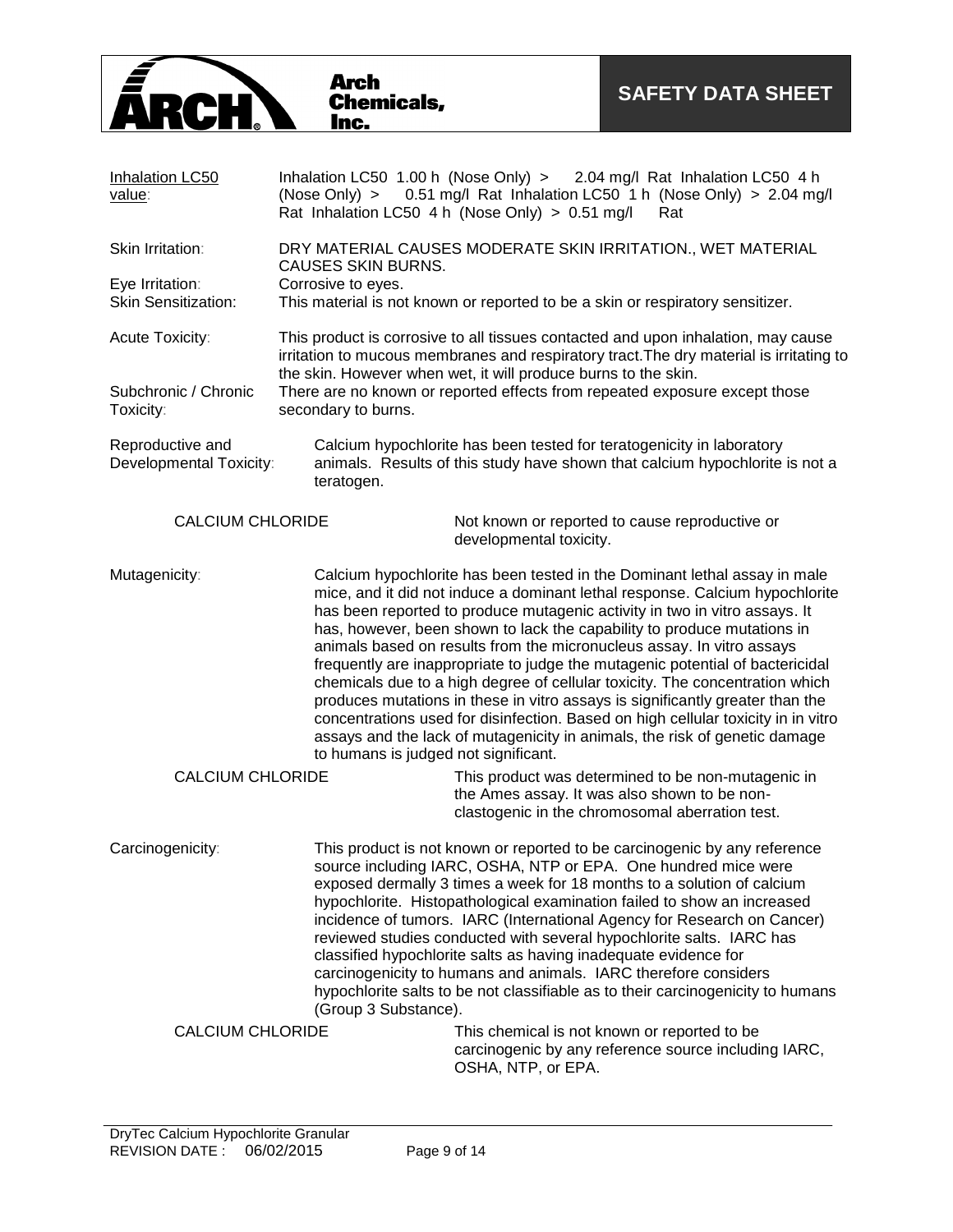

### **SECTION 12. ECOLOGICAL INFORMATION**

Overview: Highly toxic to fish and other aquatic organisms.

#### Ecological Toxicity Values for: CALCIUM HYPOCHLORITE

| Bluegill                         |            | - (nominal, static). $96 h$ LC50 0.088 mg/l             |
|----------------------------------|------------|---------------------------------------------------------|
| Rainbow trout (Salmo gairdneri), |            | - (nominal, static). $96 h$ LC50 0.16 mg/l              |
|                                  |            | Daphnia magna, - (nominal, static). 48 h LC50 0.11 mg/l |
| Bobwhite quail                   | $\sim 100$ | Dietary LC50 $> 5,000$ ppm                              |
| Mallard ducklings                |            | Dietary LC50 $> 5,000$ ppm                              |
| Bobwhite quail                   |            | Oral LD50 3,474 mg/kg                                   |

#### Ecological Toxicity Values for: CALCIUM CHLORIDE

| Bluegill<br>Mosquito fish<br>Pimephales promelas (fathead<br>minnow) | - (nominal, static). 96 h LC50 = $10,650$ mg/l<br>- (nominal, static). 96 h $LC50 = 13,400$ mg/l<br>- (nominal, static). 96 h $LC50 = 4,630$ mg/l       |
|----------------------------------------------------------------------|---------------------------------------------------------------------------------------------------------------------------------------------------------|
| Daphnia magna,<br>Ceriodaphnia dubia<br>Nitzschia linearis (diatom)  | - (nominal, static). $48 h$ LC50= 2,770 mg/l<br>- (nominal, static). $48 h$ LC50= 1,830 mg/l<br>- (nominal, static). $5 \text{ day }$ LC50 = 3,130 mg/l |

### **SECTION 13. DISPOSAL CONSIDERATIONS**

**CARE MUST BE TAKEN TO PREVENT ENVIRONMENTAL CONTAMINATION FROM THE USE OF THE MATERIAL. THE USER OF THE MATERIAL HAS THE RESPONSIBILITY TO DISPOSE OF UNUSED MATERIAL, RESIDUES AND CONTAINERS IN COMPLIANCE WITH ALL RELEVANT LOCAL, STATE AND FEDERAL LAWS AND REGULATIONS REGARDING TREATMENT, STORAGE AND DISPOSAL FOR HAZARDOUS AND NONHAZARDOUS WASTES.** 

| Waste Disposal Summary:       | If this product becomes a waste, it meets the criteria of a hazardous<br>waste as defined under 40 CFR 261 and would have the following<br>EPA hazardous waste number: D001. If this product becomes a<br>waste, it will be a hazardous waste which is subject to the Land<br>Disposal restrictions under 40 CFR 268 and must be managed<br>accordingly. |
|-------------------------------|----------------------------------------------------------------------------------------------------------------------------------------------------------------------------------------------------------------------------------------------------------------------------------------------------------------------------------------------------------|
| Disposal Methods:             | As a hazardous solid waste it should be disposed of in accordance<br>with local, state and federal regulations.                                                                                                                                                                                                                                          |
| Potential US EPA Waste Codes: | D <sub>001</sub>                                                                                                                                                                                                                                                                                                                                         |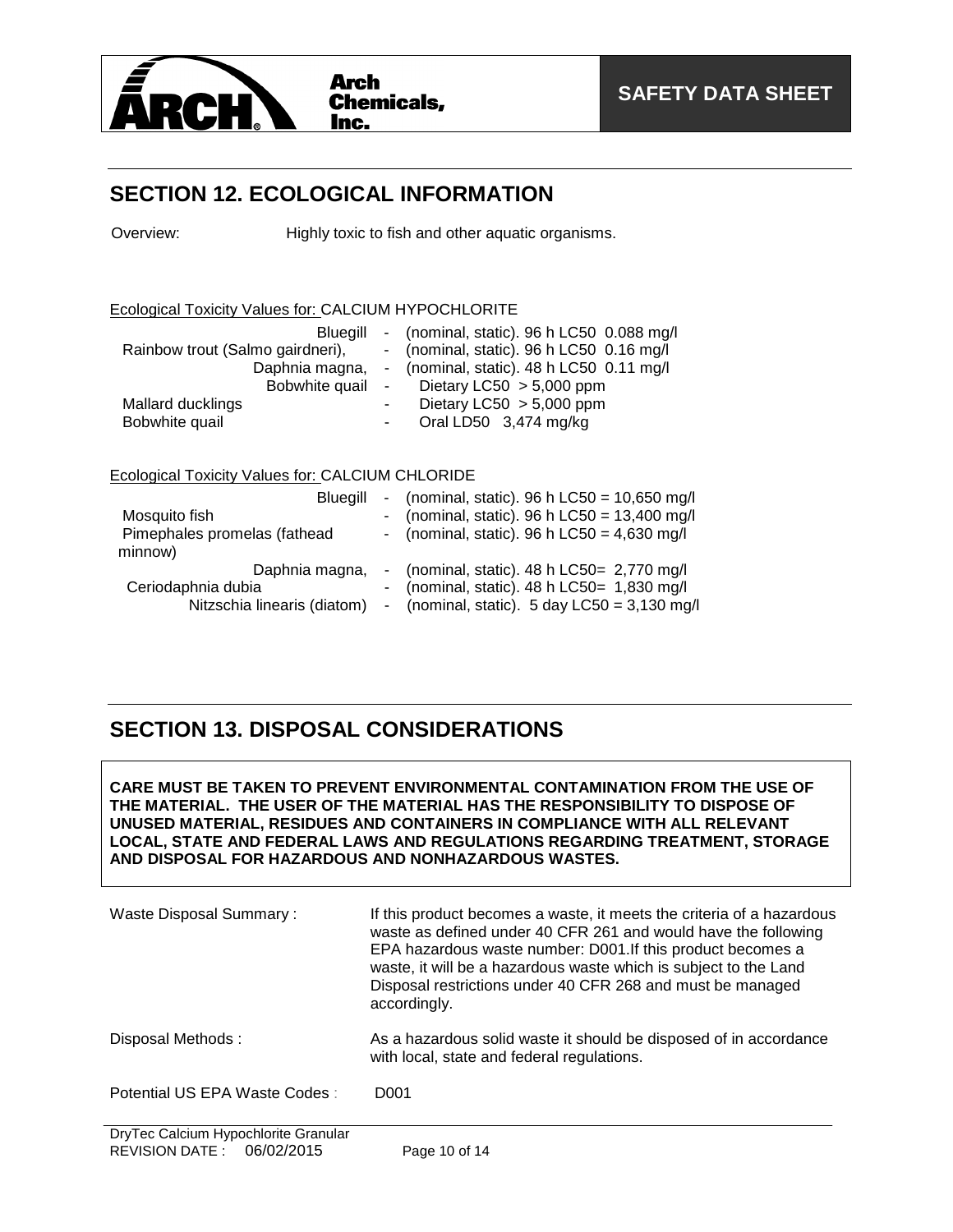

# **SECTION 14. TRANSPORT INFORMATION**

| <b>DOT</b><br>UN number<br>Description of the goods<br>Class<br>Packing group<br>Labels<br><b>Emergency Response</b><br>Guidebook Number                                                                                          | 2880<br>Calcium hypochlorite, hydrated mixtures<br>5.1<br>$\mathbb{R}$ $\mathbb{R}$<br>: 5.1<br>: 140                                                                                                       |
|-----------------------------------------------------------------------------------------------------------------------------------------------------------------------------------------------------------------------------------|-------------------------------------------------------------------------------------------------------------------------------------------------------------------------------------------------------------|
| <b>TDG</b><br>UN number<br>Description of the goods<br><b>Class</b><br>Packing group<br>Labels                                                                                                                                    | : 2880<br>: CALCIUM HYPOCHLORITE, HYDRATED MIXTURE<br>: 5.1<br>$\mathbf{H}$ :<br>: 5.1                                                                                                                      |
| <b>IATA</b><br>UN number<br>Description of the goods<br>Class<br>Packing group<br>Labels<br>Packing instruction (cargo<br>aircraft)<br>Packing instruction<br>(passenger aircraft)<br>Packing instruction<br>(passenger aircraft) | : 2880<br>Calcium hypochlorite, hydrated mixture<br>: 5.1<br>$\therefore$ $\parallel$<br>: 5.1<br>562<br>$\mathbb{R}^{\mathbb{Z}}$<br>558<br>$\mathbb{R}^{\mathbb{Z}}$<br>Y544<br>$\mathbb{R}^{\mathbb{Z}}$ |
| <b>IMDG-CODE</b><br>UN number<br>Description of the goods<br>Class<br>Packing group<br>Labels<br>EmS Number 1<br>EmS Number 2                                                                                                     | 2880<br>: CALCIUM HYPOCHLORITE, HYDRATED MIXTURE<br>5.1<br>$\ddot{\phantom{a}}$<br>$\mathbf{I}$<br>: 5.1<br>$:$ F-H<br>$S-Q$                                                                                |
| Marine pollutant                                                                                                                                                                                                                  | $\mathbb{Z}^{\mathbb{Z}}$<br>yes                                                                                                                                                                            |

# **SECTION 15. REGULATORY INFORMATION**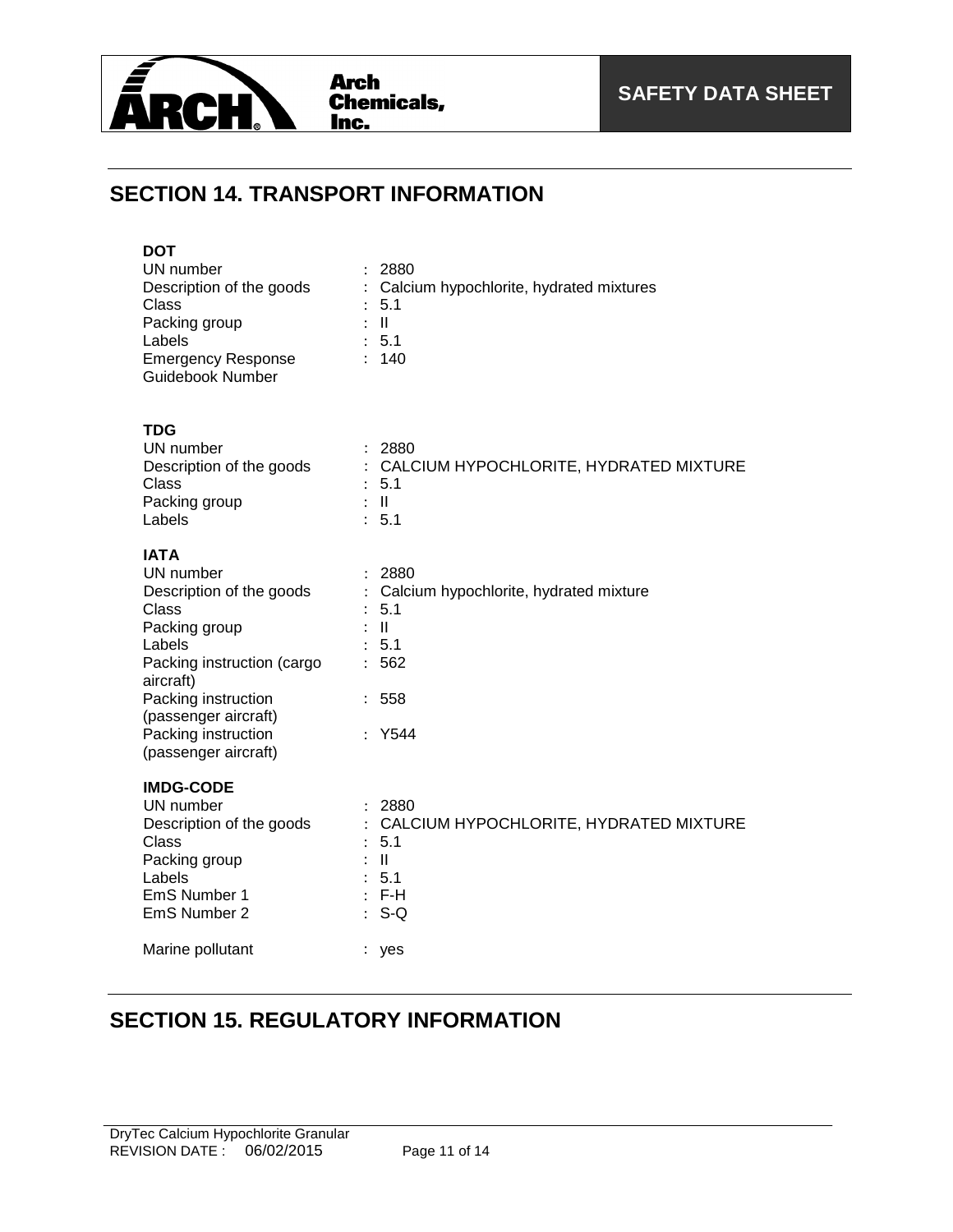

**This chemical is a pesticide product registered by the United States Environmental Protection Agency and is subject to certain labeling requirements under federal pesticide law. These requirements differ from the classification criteria and hazard information required for safety data sheets (SDS), and for workplace labels of non-pesticide chemicals.**

| Signal word       | : DANGER!                                                                                                                     |
|-------------------|-------------------------------------------------------------------------------------------------------------------------------|
| Hazard statements | : Causes substantial but temporary eye injury.<br>Corrosive, Causes skin burns.<br>Corrosive. Causes irreversible eye damage. |
|                   | This pesticide is toxic to fish.                                                                                              |

#### **EPCRA - Emergency Planning and Community Right-to-Know Act**

#### **CERCLA Reportable Quantity**

| Components           | CAS-No.   | Component RQ<br>(lbs) | Calculated<br>product RQ |
|----------------------|-----------|-----------------------|--------------------------|
|                      |           |                       | (lbs)                    |
| Calcium hypochlorite | 7778-54-3 |                       |                          |

#### **SARA 302**

No chemicals in this material are subject to the reporting requirements of SARA Title III, Section 302.

#### **SARA 313**

This material does not contain any chemical components with known CAS numbers that exceed the threshold (De Minimis) reporting levels established by SARA Title III, Section 313.

#### **Clean Air Act**

This product does not contain any hazardous air pollutants (HAP), as defined by the U.S. Clean Air Act Section 12 (40 CFR 61).

This product does not contain any chemicals listed under the U.S. Clean Air Act Section 112(r) for Accidental Release Prevention (40 CFR 68.130, Subpart F).

This product does not contain any chemicals listed under the U.S. Clean Air Act Section 111 SOCMI Intermediate or Final VOC's (40 CFR 60.489).

#### **Clean Water Act**

The following Hazardous Substances are listed under the U.S. CleanWater Act, Section 311, Table 116.4A:

Calcium hypochlorite 7778-54-3

The following Hazardous Chemicals are listed under the U.S. CleanWater Act, Section 311, Table 117.3: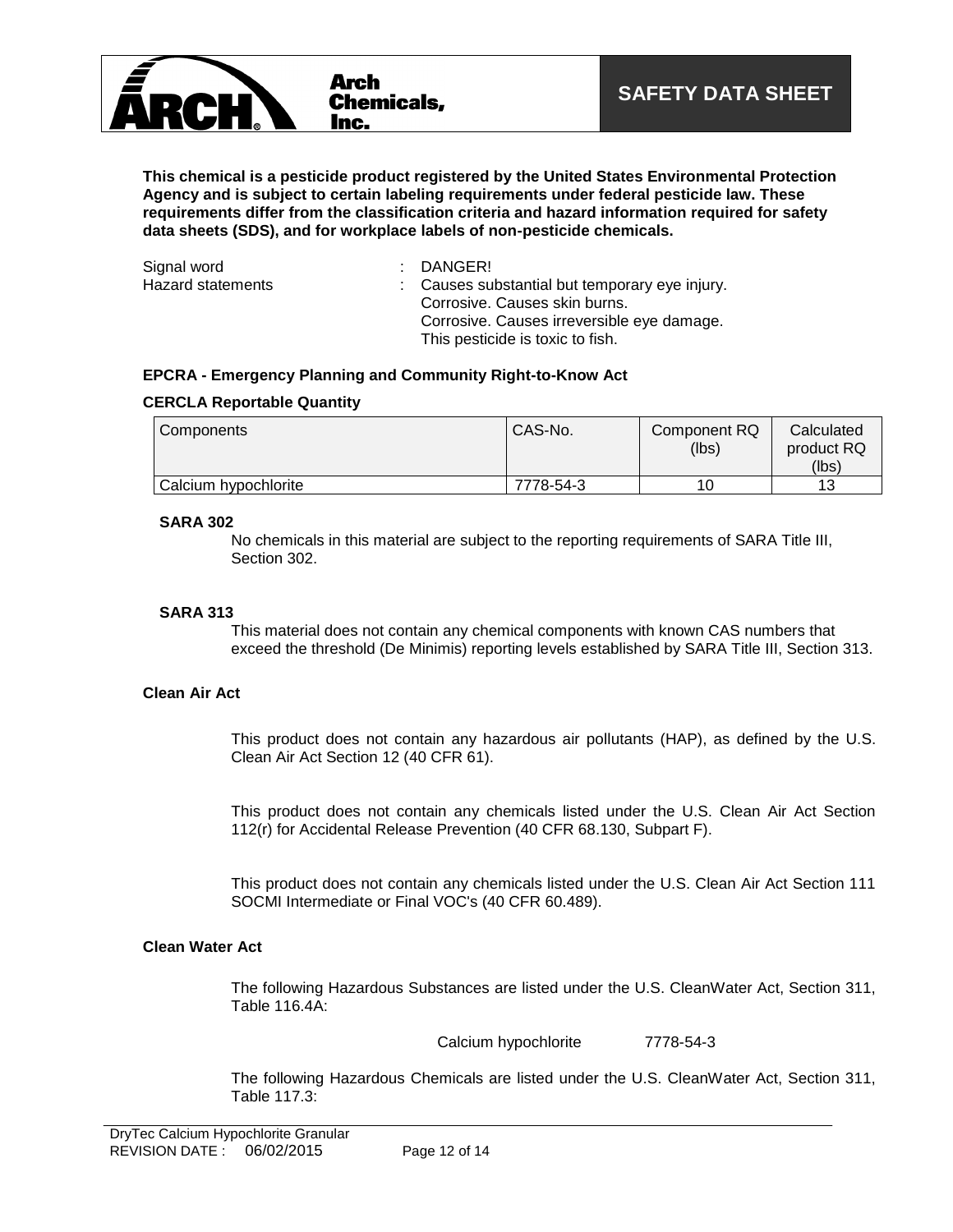

#### Calcium hypochlorite 7778-54-3

This product does not contain any toxic pollutants listed under the U.S. Clean Water Act Section 307

#### **US State Regulations**

#### **Massachusetts Right To Know**

|                                 | Calcium hypochlorite | 7778-54-3  |
|---------------------------------|----------------------|------------|
|                                 | Calcium carbonate    | 471-34-1   |
|                                 | Calcium chlorate     | 10137-74-3 |
|                                 | Calcium dihydroxide  | 1305-62-0  |
| Pennsylvania Right To Know      |                      |            |
|                                 | Calcium hypochlorite | 7778-54-3  |
|                                 | Sodium chloride      | 7647-14-5  |
|                                 | Calcium carbonate    | 471-34-1   |
|                                 | Calcium chlorate     | 10137-74-3 |
|                                 | Calcium chloride     | 10043-52-4 |
|                                 | Calcium dihydroxide  | 1305-62-0  |
| <b>New Jersey Right To Know</b> |                      |            |
|                                 | Calcium hypochlorite | 7778-54-3  |
|                                 | Sodium chloride      | 7647-14-5  |
|                                 | Calcium carbonate    | 471-34-1   |
|                                 | Calcium chlorate     | 10137-74-3 |
|                                 | Calcium chloride     | 10043-52-4 |
|                                 | Calcium dihydroxide  | 1305-62-0  |
|                                 |                      |            |

**California Prop 65**

This product does not contain any chemicals known to State of California to cause cancer, birth defects, or any other reproductive harm.

**The components of this product are reported in the following inventories:**

TSCA : This is an EPA registered pesticide.

#### **Inventories**

AICS (Australia), DSL (Canada), IECSC (China), REACH (European Union), ENCS (Japan), ISHL (Japan), KECI (Korea), NZIoC (New Zealand), PICCS (Philippines), TSCA (USA)

### **SECTION 16. OTHER INFORMATION**

| SECTIONS REVISED:  |                         |
|--------------------|-------------------------|
| Major References : | Available upon request. |